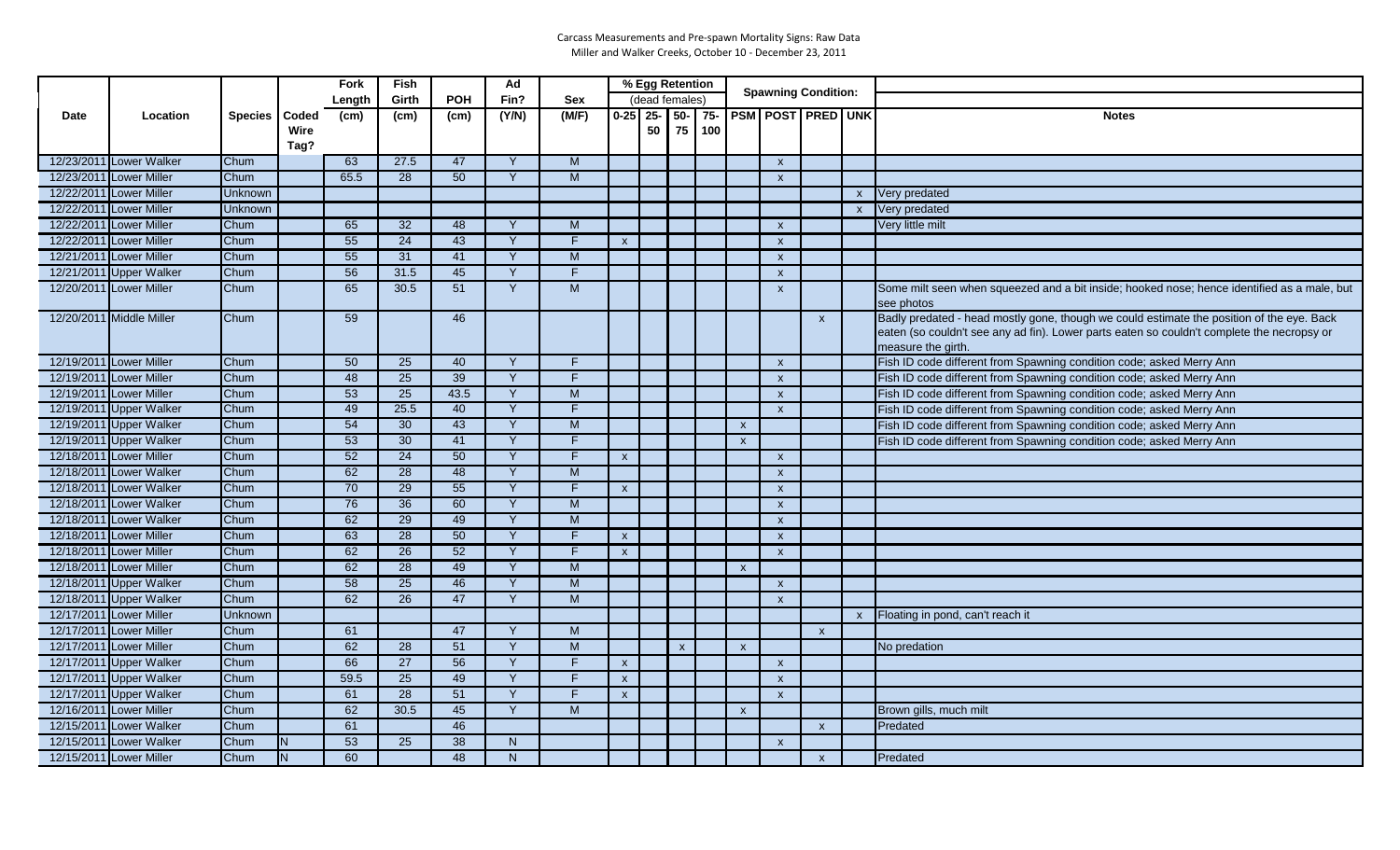|             |                         |               |          | Fork            | Fish            |                 | Ad           |                |                           | % Egg Retention |  |              |                           | <b>Spawning Condition:</b> |                           |              |                                                                                                                                                                                      |
|-------------|-------------------------|---------------|----------|-----------------|-----------------|-----------------|--------------|----------------|---------------------------|-----------------|--|--------------|---------------------------|----------------------------|---------------------------|--------------|--------------------------------------------------------------------------------------------------------------------------------------------------------------------------------------|
|             |                         |               |          | Length          | Girth           | <b>POH</b>      | Fin?         | <b>Sex</b>     |                           | (dead females)  |  |              |                           |                            |                           |              |                                                                                                                                                                                      |
| <b>Date</b> | Location                | Species Coded |          | (cm)            | (cm)            | (cm)            | (Y/N)        | (M/F)          | $0 - 25$ 25-              |                 |  | $50 - 75$    |                           |                            | <b>PSM POST PRED UNK</b>  |              | <b>Notes</b>                                                                                                                                                                         |
|             |                         |               | Wire     |                 |                 |                 |              |                |                           | 50              |  | 75 100       |                           |                            |                           |              |                                                                                                                                                                                      |
|             |                         |               | Tag?     |                 |                 |                 |              |                |                           |                 |  |              |                           |                            |                           |              |                                                                                                                                                                                      |
|             | 12/15/2011 Lower Miller | Unknown       |          | 66              |                 |                 |              |                |                           |                 |  |              |                           |                            | $\mathsf{x}$              |              | Predated - can't tell species                                                                                                                                                        |
|             | 12/15/2011 Upper Walker | Chum          |          | 66              | 32              | 47              | <sup>V</sup> | M              |                           |                 |  |              |                           | $\mathsf{x}$               |                           |              |                                                                                                                                                                                      |
|             | 12/15/2011 Upper Walker | Chum          |          | 56              | $\overline{26}$ | 44              | <sup>Y</sup> | F              | $\mathsf{x}$              |                 |  |              |                           | $\mathsf{x}$               |                           |              |                                                                                                                                                                                      |
|             | 12/15/2011 Upper Walker | Chum          |          | 64              | 29              | 48.5            | Y            | $\overline{M}$ |                           |                 |  |              |                           | $\mathsf{x}$               |                           |              |                                                                                                                                                                                      |
|             | 12/15/2011 Upper Walker | Chum          |          | 63.5            | 26              | 50              | Y            | F              | $\mathsf{x}$              |                 |  |              |                           | $\mathsf{x}$               |                           |              |                                                                                                                                                                                      |
|             | 12/13/2011 Lower Walker | Chum          |          | 58.5            | 26              | 45.5            | Y            | M              |                           |                 |  |              |                           | $\mathsf{x}$               |                           |              | In beaver pond. No trace of eggs or milt inside fish. Possibly some milt from anus/vent when<br>squeezed before opening up. However, head shape looked very like a male. See photos. |
|             | 12/13/2011 Lower Miller | Chum          |          |                 |                 |                 | $\vee$       |                |                           |                 |  |              |                           |                            | $\boldsymbol{\mathsf{x}}$ |              | No head, only part of body left.                                                                                                                                                     |
|             | 12/13/2011 Lower Miller | Chum          |          | 60              | 26              | 47.5            | $\vee$       | F.             | $\boldsymbol{\mathsf{X}}$ |                 |  |              |                           | $\boldsymbol{\mathsf{x}}$  |                           |              |                                                                                                                                                                                      |
|             | 12/13/2011 Lower Miller | Coho          |          |                 |                 |                 | Y            |                |                           |                 |  |              |                           |                            | $\mathsf{x}$              |              | See photos. Fish appeared to have lots of spots. Only the tail and part of the skin was found.                                                                                       |
|             |                         |               |          |                 |                 |                 |              |                |                           |                 |  |              |                           |                            |                           |              | Not sure species. Coho verified from photos - EO                                                                                                                                     |
|             | 12/13/2011 Lower Miller | Chum          |          | 60.5            | 26              | 49.5            | Y            | F.             | $\boldsymbol{\mathsf{x}}$ |                 |  |              |                           | $\mathsf{x}$               |                           |              | very freshly dead                                                                                                                                                                    |
|             | 12/13/2011 Upper Walker | Unknown N     |          | 53              | 24              | 40              |              | M              |                           |                 |  |              |                           | $\mathsf{x}$               |                           |              | Male 'cos of shape of head. Practically no fins to be seen, so presence of adipose fin could not<br>be determined. Head taken. Very moldy looking. See photos.                       |
|             | 12/11/2011 Lower Miller | Chum          |          | 63.5            | 29              | 50              | <sup>V</sup> | M              |                           |                 |  |              |                           | $\mathsf{x}$               |                           |              |                                                                                                                                                                                      |
|             | 12/11/2011 Lower Miller | Coho          |          | 44.5            | 19              | $\overline{34}$ | Y            | $\overline{M}$ |                           |                 |  |              |                           |                            |                           | $\mathsf{x}$ |                                                                                                                                                                                      |
|             | 12/11/2011 Upper Walker | Chum          |          | 61              | 25              | 52              | N            | Ē              | $\boldsymbol{\mathsf{x}}$ |                 |  |              |                           | $\mathsf{x}$               |                           |              |                                                                                                                                                                                      |
|             | 12/11/2011 Upper Walker | Chum          |          | 63              | 29              | 49              | Y            | M              |                           |                 |  |              |                           | $\mathsf{x}$               |                           |              |                                                                                                                                                                                      |
|             | 12/11/2011 Upper Walker | Chum          |          | 64              | 28              | 50              | $\mathsf{Y}$ | $\overline{M}$ |                           |                 |  |              | $\boldsymbol{\mathsf{x}}$ |                            |                           |              |                                                                                                                                                                                      |
|             | 12/11/2011 Upper Walker | Chum          |          | 66              | 29              | 54              | Y            | $\overline{M}$ |                           |                 |  |              |                           | $\mathsf{x}$               |                           |              |                                                                                                                                                                                      |
|             | 12/10/2011 Upper Walker | Chum          |          | $\overline{50}$ | 33              | 42              | $\mathbf{v}$ | $\overline{F}$ | $\pmb{\chi}$              |                 |  |              |                           | $\mathsf{x}$               |                           |              |                                                                                                                                                                                      |
|             | 12/9/2011 Lower Walker  | Coho          | <b>N</b> | 56              | 26.5            | 38              | N            | M              |                           |                 |  |              |                           |                            |                           | $\mathsf{x}$ | Near mouth, fairly old but not excessively deteriorated                                                                                                                              |
|             | 12/9/2011 Lower Miller  | Chum          |          | 68              | 29              | 50.5            | Y            | M              |                           |                 |  |              |                           | $\boldsymbol{\mathsf{x}}$  |                           |              | No predation                                                                                                                                                                         |
|             | 12/9/2011 Lower Miller  | Chum          |          | 65              | 29              | 49              | $\mathsf{Y}$ | Ē              |                           |                 |  |              |                           |                            | $\mathsf{x}$              |              | Apparently predated before spawning                                                                                                                                                  |
|             | 12/9/2011 Lower Miller  | Coho          |          | 64.5            | 29.5            | 47.5            | N            | $\overline{F}$ |                           |                 |  | $\mathsf{x}$ | $\boldsymbol{\mathsf{x}}$ |                            |                           |              | Predated                                                                                                                                                                             |
|             | 12/9/2011 Lower Miller  | Chum          |          | 57              | 27              | 44.5            | $\mathbf{v}$ | M              |                           |                 |  |              |                           | $\mathsf{x}$               |                           |              |                                                                                                                                                                                      |
|             | 12/9/2011 Upper Walker  | Chum          |          | 62              | 28              | 48.5            | Y            | F.             | $\mathsf{x}$              |                 |  |              |                           | $\mathsf{x}$               |                           |              |                                                                                                                                                                                      |
|             | 12/9/2011 Upper Walker  | Chum          |          | $\overline{58}$ | $\overline{26}$ | 47              | Y            | $\overline{F}$ | $\mathsf{x}$              |                 |  |              |                           | $\mathbf{x}$               |                           |              |                                                                                                                                                                                      |
|             | 12/9/2011 Middle Miller | Chum          |          | 60              |                 | 47              | Y            | F              |                           |                 |  |              |                           |                            | $\mathsf{x}$              |              | Girth is low (25cm) due to predation, percent egg retention unknown.                                                                                                                 |
|             | 12/8/2011 Lower Miller  | Chum          |          |                 |                 |                 | $\mathsf{Y}$ |                |                           |                 |  |              |                           |                            |                           | $\mathsf{x}$ | Too deep to recover                                                                                                                                                                  |
|             | 12/8/2011 Lower Miller  | Chum          |          | 63              | 29.5            | 49              | $\mathsf{Y}$ | M              |                           |                 |  |              |                           | $\mathsf{x}$               |                           |              |                                                                                                                                                                                      |
|             | 12/8/2011 Lower Miller  | Chum          |          |                 |                 |                 | $\mathsf{Y}$ |                |                           |                 |  |              |                           |                            | $\mathsf{x}$              |              | Very predated                                                                                                                                                                        |
|             | 12/8/2011 Lower Miller  | Chum          |          | 64              |                 | 48              | $\mathsf{v}$ | F              | $\boldsymbol{\mathsf{x}}$ |                 |  |              |                           |                            | $\mathsf{x}$              |              | Predated                                                                                                                                                                             |
|             | 12/8/2011 Middle Miller | Chum          |          | 61              | 29.5            | 48              | <b>Y</b>     | F              | $\mathsf{x}$              |                 |  |              |                           | $\mathsf{x}$               |                           |              |                                                                                                                                                                                      |
|             | 12/7/2011 Lower Miller  | Chum          |          | 59              | 25              | 42              | N            | M              |                           |                 |  |              |                           | $\boldsymbol{\mathsf{x}}$  |                           |              |                                                                                                                                                                                      |
|             | 12/7/2011 Upper Walker  | Chum          |          | 65              | 28              | 45              | $\mathsf{Y}$ | $\overline{M}$ |                           |                 |  |              | $\boldsymbol{\mathsf{x}}$ |                            |                           |              | Milt appeared present                                                                                                                                                                |
|             | 12/6/2011 Lower Miller  | Chum          |          |                 |                 |                 | Y            | M              |                           |                 |  |              |                           |                            | $\mathsf{x}$              |              | Only a head and a tail, joined by a little skin (though enough to see the adipose fin), so no<br>measurements could be taken.                                                        |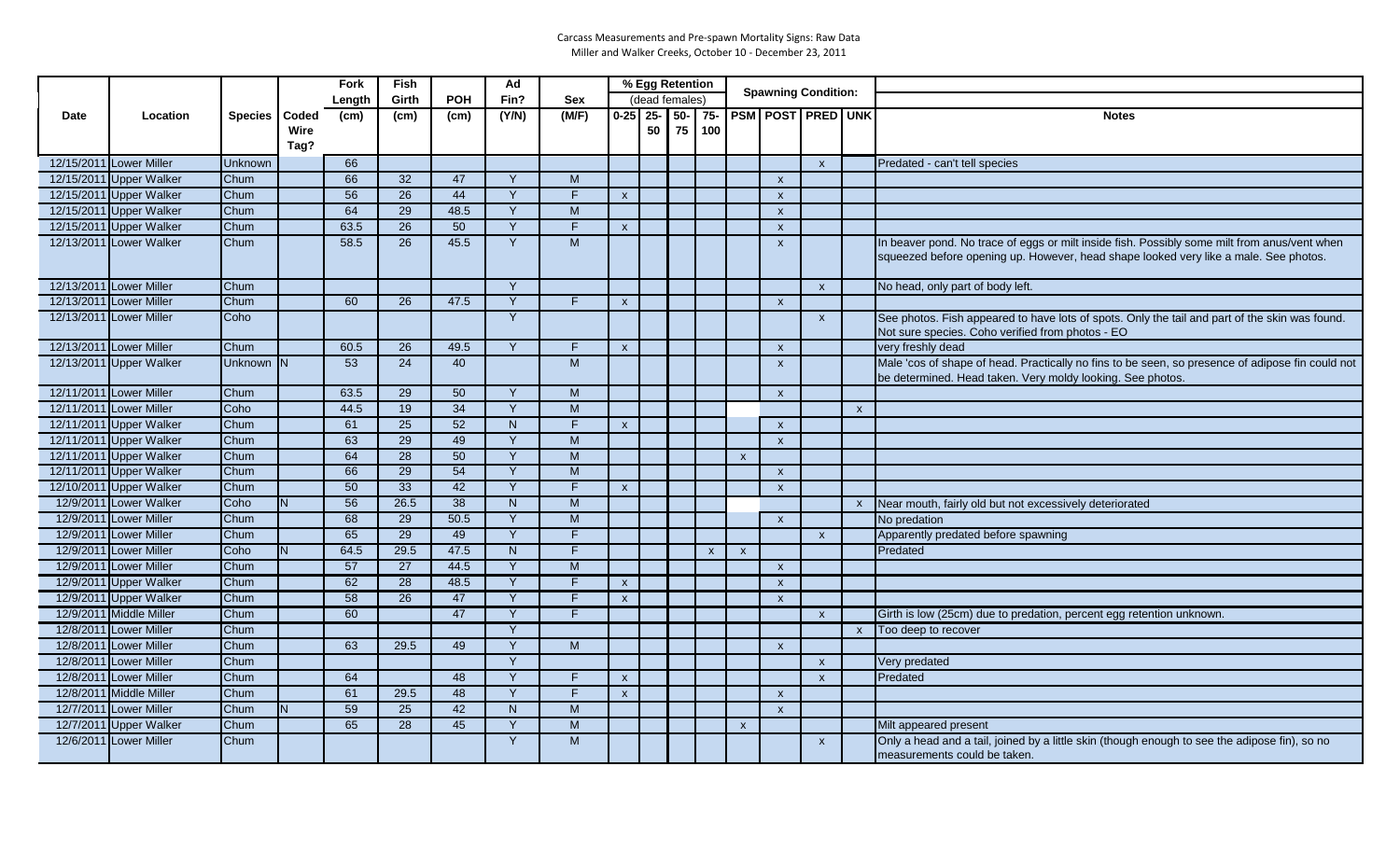| (dead females)<br>Girth<br><b>POH</b><br>Fin?<br><b>Sex</b><br>Length<br>$0-25$ 25-<br>75- PSM POST PRED UNK<br>(M/F)<br>$50 -$<br>(Y/N)<br>Location<br>Species   Coded<br>(cm)<br>(cm)<br><b>Notes</b><br><b>Date</b><br>(cm)<br>75<br>50 <sup>1</sup><br>100<br>Wire<br>Tag?<br>12/6/2011 Lower Miller<br>Y<br>M<br>Chum<br>Only a head and a tail, joined by a little skin (though enough to see the adipose fin), so no<br>$\mathsf{x}$<br>measurements could be taken.<br>Only a head and a tail, joined by a little skin (though enough to see the adipose fin), so no<br>12/6/2011 Lower Walker<br>Chum<br>Y<br>$\mathsf{x}$<br>measurements could be taken.<br>12/5/2011 Lower Miller<br>Chum<br>49.5<br>28<br>39<br>M<br>$\vee$<br>Completely spawned out. Found by bridge 4.<br>$\boldsymbol{\mathsf{x}}$<br>12/4/2011 Upper Walker<br>59<br>25.5<br>46.5<br>M<br>Chum<br>Y<br>$\boldsymbol{\mathsf{x}}$<br>12/4/2011 Upper Walker<br>24.5<br>49.5<br>Chum<br>61<br>Y<br>F.<br>$\boldsymbol{\mathsf{x}}$<br>$\boldsymbol{\mathsf{x}}$<br>12/3/2011 Middle Miller<br>M<br>Coho<br>49<br>21<br>37<br>Y<br>N.<br>$\mathsf{x}$<br>12/3/2011 Middle Miller<br>Chum<br>Unable to take measurements due to predation.<br>$\mathsf{x}$<br>12/2/2011 Lower Miller<br>M<br>Chum<br>$\vee$<br>Big chunk out of middle - spine not connected, so no measurement. Some milt but?<br>$\mathsf{x}$<br>12/2/2011 Lower Walker<br>Coho<br>59<br>25<br>49<br>N<br>F<br>Beat up tail, end partle eaten, very decomposed, just a few (a dozen) eggs<br>N.<br>$\boldsymbol{\mathsf{x}}$<br>$\boldsymbol{\mathsf{x}}$<br>12/2/2011 Lower Walker<br>M<br>Coho<br>N.<br>N<br>Heavily predated, unable to tell spawning status<br>$\mathsf{x}$<br>12/2/2011 Lower Walker<br>Coho<br>49<br>20<br>37<br>M<br>Decomposed - jack?<br>Y<br>$\mathsf{x}$<br>$\overline{45}$<br>$\overline{22}$<br>$\overline{36}$<br>Jack - small - decomposed, no pred. Milt amount hard to say.<br>12/2/2011 Upper Walker<br>M<br>Coho<br>Y<br>$\mathsf{x}$<br>60<br>24<br>12/2/2011 Middle Miller<br>Chum<br>49<br>Y<br>F<br>Bite out of abdomen - (something ate her to get eggs?)<br>$\mathsf{x}$<br>$\mathsf{x}$<br>12/1/2011 Lower Miller<br>62<br>28.5<br>48.5<br>Y<br>M<br>Chum<br>$\mathsf{x}$<br>62<br>12/1/2011 Lower Miller<br>Chum<br>26<br>49<br>Y<br>F<br>$\mathsf{x}$<br>12/1/2011 Lower Walker<br>Y<br>Unknown<br>Very predated, can't tell species, status<br>$\mathsf{x}$<br>11/29/2011 Lower Miller<br>$\mathsf{Y}$<br>Chum<br>Seriously predated<br>$\mathsf{x}$<br>11/29/2011 Lower Miller<br>Chum<br>64<br>51<br>F.<br>Predated = chunk of belly missing; 1 egg found<br>Y<br>$\mathsf{x}$<br>11/29/2011 Lower Miller<br>Skin & tail only; may be chum - no spots on tail<br><b>Unknown</b><br>$\mathsf{x}$<br>11/29/2011 Lower Miller<br>Unknown<br>Head, skin & tail only; found near other unknown.<br>$\mathsf{x}$<br>11/29/2011 Lower Miller<br>Probably coho. Very red gill cover/red on upper body/ spots on tail; predated<br>Coho<br>$\mathsf{x}$<br>45.5<br>21<br>34<br>11/29/2011 Lower Walker<br>Coho<br>N<br>F<br>No eggs or milt sac seen; not much hook of nose<br>$\boldsymbol{\mathsf{x}}$<br>$\boldsymbol{\mathsf{x}}$<br>11/29/2011 Upper Walker<br>55<br>22.5<br>42<br>M<br>Dead long time! Not predated. Skin yellow w/ patches of gray fungus; very hooked nose<br><b>Unknown</b><br>$\mathsf{x}$<br>(M?)/sharp teeth (photos)<br>11/29/2011 Upper Walker<br>Chum<br>Predated, with no head<br>Y<br>$\mathsf{x}$<br>11/29/2011 Upper Walker<br>69<br>50<br>Unknown<br>Y<br>Faded color; mildly hooked nose; no internal organs at all<br>$\mathsf{x}$<br>11/29/2011 Middle Miller<br>30.5<br>46<br>N<br>F.<br>Fresh; spots on back; a few spots on tail; red gill cover; white gums; lower jaw (photos)<br>Coho<br>IN.<br>61<br>$\mathsf{x}$<br>$\mathsf{x}$<br>11/29/2011 Middle Miller<br>Coho<br>63<br>30.5<br>48<br>N<br>N.<br>F<br>Fresh; found near other coho; similar features (no photo)<br>$\mathbf{x}$<br>$\mathbf{x}$<br>11/28/2011 Upper Walker Creek<br>55.5<br>38<br>Y<br>F.<br>Chum<br>32.5<br>$\boldsymbol{\mathsf{x}}$<br>$\boldsymbol{\mathsf{x}}$<br>11/27/2011 Lower Walker<br>73.5<br>37<br>55.5<br>N<br>M<br>Coho<br>In beaver pond - same as past 2 days - no pred, intact full milt sacs<br>N<br>$\mathsf{x}$<br>34<br>Part of head eaten, seems that 50-75% of milt remains<br>11/27/2011 Lower Miller<br>Coho<br>N<br>65<br>48<br>N<br>M<br>$\mathsf{x}$<br>68<br>F.<br>11/27/2011 Upper Walker Creek<br><b>Chum</b><br>27.5<br>53<br>N<br>Some minor predation<br>$\mathsf{x}$<br>$\mathbf{x}$<br>11/26/2011 Lower Walker<br>On opposite bank of beaver pond, being eaten by ducks.<br>Unknown<br>$\mathsf{X}$<br>Photos taken on Elissa's iPhone. Took head.<br>11/25/2011 Lower Miller<br>48.5<br>25<br>42<br>M<br>Coho<br>N<br>$\mathsf{x}$<br>F<br>11/25/2011 Lower Miller<br>Coho<br>Y<br>Too eaten to measure - most of back & stomach eaten. Removed tail, not head.<br>$\mathsf{x}$<br>$\mathsf{x}$<br>11/25/2011 Lower Walker<br>Coho<br>M<br>N.<br>68<br>35<br>52<br>N<br>At swim club. Tail & snout removed.<br>$\mathsf{x}$ |  |  | Fork | <b>Fish</b> | Ad |  | % Egg Retention |  |  | <b>Spawning Condition:</b> |  |  |
|------------------------------------------------------------------------------------------------------------------------------------------------------------------------------------------------------------------------------------------------------------------------------------------------------------------------------------------------------------------------------------------------------------------------------------------------------------------------------------------------------------------------------------------------------------------------------------------------------------------------------------------------------------------------------------------------------------------------------------------------------------------------------------------------------------------------------------------------------------------------------------------------------------------------------------------------------------------------------------------------------------------------------------------------------------------------------------------------------------------------------------------------------------------------------------------------------------------------------------------------------------------------------------------------------------------------------------------------------------------------------------------------------------------------------------------------------------------------------------------------------------------------------------------------------------------------------------------------------------------------------------------------------------------------------------------------------------------------------------------------------------------------------------------------------------------------------------------------------------------------------------------------------------------------------------------------------------------------------------------------------------------------------------------------------------------------------------------------------------------------------------------------------------------------------------------------------------------------------------------------------------------------------------------------------------------------------------------------------------------------------------------------------------------------------------------------------------------------------------------------------------------------------------------------------------------------------------------------------------------------------------------------------------------------------------------------------------------------------------------------------------------------------------------------------------------------------------------------------------------------------------------------------------------------------------------------------------------------------------------------------------------------------------------------------------------------------------------------------------------------------------------------------------------------------------------------------------------------------------------------------------------------------------------------------------------------------------------------------------------------------------------------------------------------------------------------------------------------------------------------------------------------------------------------------------------------------------------------------------------------------------------------------------------------------------------------------------------------------------------------------------------------------------------------------------------------------------------------------------------------------------------------------------------------------------------------------------------------------------------------------------------------------------------------------------------------------------------------------------------------------------------------------------------------------------------------------------------------------------------------------------------------------------------------------------------------------------------------------------------------------------------------------------------------------------------------------------------------------------------------------------------------------------------------------------------------------------------------------------------------------------------------------------------------------------------------------------------------------------------------------------------------------------------------------------------------------------------------------------------------------------------------------------------------------------------------------------------------------------------------------------------------------------------------------------------------------------------------------------------------------------------------------------------------------|--|--|------|-------------|----|--|-----------------|--|--|----------------------------|--|--|
|                                                                                                                                                                                                                                                                                                                                                                                                                                                                                                                                                                                                                                                                                                                                                                                                                                                                                                                                                                                                                                                                                                                                                                                                                                                                                                                                                                                                                                                                                                                                                                                                                                                                                                                                                                                                                                                                                                                                                                                                                                                                                                                                                                                                                                                                                                                                                                                                                                                                                                                                                                                                                                                                                                                                                                                                                                                                                                                                                                                                                                                                                                                                                                                                                                                                                                                                                                                                                                                                                                                                                                                                                                                                                                                                                                                                                                                                                                                                                                                                                                                                                                                                                                                                                                                                                                                                                                                                                                                                                                                                                                                                                                                                                                                                                                                                                                                                                                                                                                                                                                                                                                                                                                              |  |  |      |             |    |  |                 |  |  |                            |  |  |
|                                                                                                                                                                                                                                                                                                                                                                                                                                                                                                                                                                                                                                                                                                                                                                                                                                                                                                                                                                                                                                                                                                                                                                                                                                                                                                                                                                                                                                                                                                                                                                                                                                                                                                                                                                                                                                                                                                                                                                                                                                                                                                                                                                                                                                                                                                                                                                                                                                                                                                                                                                                                                                                                                                                                                                                                                                                                                                                                                                                                                                                                                                                                                                                                                                                                                                                                                                                                                                                                                                                                                                                                                                                                                                                                                                                                                                                                                                                                                                                                                                                                                                                                                                                                                                                                                                                                                                                                                                                                                                                                                                                                                                                                                                                                                                                                                                                                                                                                                                                                                                                                                                                                                                              |  |  |      |             |    |  |                 |  |  |                            |  |  |
|                                                                                                                                                                                                                                                                                                                                                                                                                                                                                                                                                                                                                                                                                                                                                                                                                                                                                                                                                                                                                                                                                                                                                                                                                                                                                                                                                                                                                                                                                                                                                                                                                                                                                                                                                                                                                                                                                                                                                                                                                                                                                                                                                                                                                                                                                                                                                                                                                                                                                                                                                                                                                                                                                                                                                                                                                                                                                                                                                                                                                                                                                                                                                                                                                                                                                                                                                                                                                                                                                                                                                                                                                                                                                                                                                                                                                                                                                                                                                                                                                                                                                                                                                                                                                                                                                                                                                                                                                                                                                                                                                                                                                                                                                                                                                                                                                                                                                                                                                                                                                                                                                                                                                                              |  |  |      |             |    |  |                 |  |  |                            |  |  |
|                                                                                                                                                                                                                                                                                                                                                                                                                                                                                                                                                                                                                                                                                                                                                                                                                                                                                                                                                                                                                                                                                                                                                                                                                                                                                                                                                                                                                                                                                                                                                                                                                                                                                                                                                                                                                                                                                                                                                                                                                                                                                                                                                                                                                                                                                                                                                                                                                                                                                                                                                                                                                                                                                                                                                                                                                                                                                                                                                                                                                                                                                                                                                                                                                                                                                                                                                                                                                                                                                                                                                                                                                                                                                                                                                                                                                                                                                                                                                                                                                                                                                                                                                                                                                                                                                                                                                                                                                                                                                                                                                                                                                                                                                                                                                                                                                                                                                                                                                                                                                                                                                                                                                                              |  |  |      |             |    |  |                 |  |  |                            |  |  |
|                                                                                                                                                                                                                                                                                                                                                                                                                                                                                                                                                                                                                                                                                                                                                                                                                                                                                                                                                                                                                                                                                                                                                                                                                                                                                                                                                                                                                                                                                                                                                                                                                                                                                                                                                                                                                                                                                                                                                                                                                                                                                                                                                                                                                                                                                                                                                                                                                                                                                                                                                                                                                                                                                                                                                                                                                                                                                                                                                                                                                                                                                                                                                                                                                                                                                                                                                                                                                                                                                                                                                                                                                                                                                                                                                                                                                                                                                                                                                                                                                                                                                                                                                                                                                                                                                                                                                                                                                                                                                                                                                                                                                                                                                                                                                                                                                                                                                                                                                                                                                                                                                                                                                                              |  |  |      |             |    |  |                 |  |  |                            |  |  |
|                                                                                                                                                                                                                                                                                                                                                                                                                                                                                                                                                                                                                                                                                                                                                                                                                                                                                                                                                                                                                                                                                                                                                                                                                                                                                                                                                                                                                                                                                                                                                                                                                                                                                                                                                                                                                                                                                                                                                                                                                                                                                                                                                                                                                                                                                                                                                                                                                                                                                                                                                                                                                                                                                                                                                                                                                                                                                                                                                                                                                                                                                                                                                                                                                                                                                                                                                                                                                                                                                                                                                                                                                                                                                                                                                                                                                                                                                                                                                                                                                                                                                                                                                                                                                                                                                                                                                                                                                                                                                                                                                                                                                                                                                                                                                                                                                                                                                                                                                                                                                                                                                                                                                                              |  |  |      |             |    |  |                 |  |  |                            |  |  |
|                                                                                                                                                                                                                                                                                                                                                                                                                                                                                                                                                                                                                                                                                                                                                                                                                                                                                                                                                                                                                                                                                                                                                                                                                                                                                                                                                                                                                                                                                                                                                                                                                                                                                                                                                                                                                                                                                                                                                                                                                                                                                                                                                                                                                                                                                                                                                                                                                                                                                                                                                                                                                                                                                                                                                                                                                                                                                                                                                                                                                                                                                                                                                                                                                                                                                                                                                                                                                                                                                                                                                                                                                                                                                                                                                                                                                                                                                                                                                                                                                                                                                                                                                                                                                                                                                                                                                                                                                                                                                                                                                                                                                                                                                                                                                                                                                                                                                                                                                                                                                                                                                                                                                                              |  |  |      |             |    |  |                 |  |  |                            |  |  |
|                                                                                                                                                                                                                                                                                                                                                                                                                                                                                                                                                                                                                                                                                                                                                                                                                                                                                                                                                                                                                                                                                                                                                                                                                                                                                                                                                                                                                                                                                                                                                                                                                                                                                                                                                                                                                                                                                                                                                                                                                                                                                                                                                                                                                                                                                                                                                                                                                                                                                                                                                                                                                                                                                                                                                                                                                                                                                                                                                                                                                                                                                                                                                                                                                                                                                                                                                                                                                                                                                                                                                                                                                                                                                                                                                                                                                                                                                                                                                                                                                                                                                                                                                                                                                                                                                                                                                                                                                                                                                                                                                                                                                                                                                                                                                                                                                                                                                                                                                                                                                                                                                                                                                                              |  |  |      |             |    |  |                 |  |  |                            |  |  |
|                                                                                                                                                                                                                                                                                                                                                                                                                                                                                                                                                                                                                                                                                                                                                                                                                                                                                                                                                                                                                                                                                                                                                                                                                                                                                                                                                                                                                                                                                                                                                                                                                                                                                                                                                                                                                                                                                                                                                                                                                                                                                                                                                                                                                                                                                                                                                                                                                                                                                                                                                                                                                                                                                                                                                                                                                                                                                                                                                                                                                                                                                                                                                                                                                                                                                                                                                                                                                                                                                                                                                                                                                                                                                                                                                                                                                                                                                                                                                                                                                                                                                                                                                                                                                                                                                                                                                                                                                                                                                                                                                                                                                                                                                                                                                                                                                                                                                                                                                                                                                                                                                                                                                                              |  |  |      |             |    |  |                 |  |  |                            |  |  |
|                                                                                                                                                                                                                                                                                                                                                                                                                                                                                                                                                                                                                                                                                                                                                                                                                                                                                                                                                                                                                                                                                                                                                                                                                                                                                                                                                                                                                                                                                                                                                                                                                                                                                                                                                                                                                                                                                                                                                                                                                                                                                                                                                                                                                                                                                                                                                                                                                                                                                                                                                                                                                                                                                                                                                                                                                                                                                                                                                                                                                                                                                                                                                                                                                                                                                                                                                                                                                                                                                                                                                                                                                                                                                                                                                                                                                                                                                                                                                                                                                                                                                                                                                                                                                                                                                                                                                                                                                                                                                                                                                                                                                                                                                                                                                                                                                                                                                                                                                                                                                                                                                                                                                                              |  |  |      |             |    |  |                 |  |  |                            |  |  |
|                                                                                                                                                                                                                                                                                                                                                                                                                                                                                                                                                                                                                                                                                                                                                                                                                                                                                                                                                                                                                                                                                                                                                                                                                                                                                                                                                                                                                                                                                                                                                                                                                                                                                                                                                                                                                                                                                                                                                                                                                                                                                                                                                                                                                                                                                                                                                                                                                                                                                                                                                                                                                                                                                                                                                                                                                                                                                                                                                                                                                                                                                                                                                                                                                                                                                                                                                                                                                                                                                                                                                                                                                                                                                                                                                                                                                                                                                                                                                                                                                                                                                                                                                                                                                                                                                                                                                                                                                                                                                                                                                                                                                                                                                                                                                                                                                                                                                                                                                                                                                                                                                                                                                                              |  |  |      |             |    |  |                 |  |  |                            |  |  |
|                                                                                                                                                                                                                                                                                                                                                                                                                                                                                                                                                                                                                                                                                                                                                                                                                                                                                                                                                                                                                                                                                                                                                                                                                                                                                                                                                                                                                                                                                                                                                                                                                                                                                                                                                                                                                                                                                                                                                                                                                                                                                                                                                                                                                                                                                                                                                                                                                                                                                                                                                                                                                                                                                                                                                                                                                                                                                                                                                                                                                                                                                                                                                                                                                                                                                                                                                                                                                                                                                                                                                                                                                                                                                                                                                                                                                                                                                                                                                                                                                                                                                                                                                                                                                                                                                                                                                                                                                                                                                                                                                                                                                                                                                                                                                                                                                                                                                                                                                                                                                                                                                                                                                                              |  |  |      |             |    |  |                 |  |  |                            |  |  |
|                                                                                                                                                                                                                                                                                                                                                                                                                                                                                                                                                                                                                                                                                                                                                                                                                                                                                                                                                                                                                                                                                                                                                                                                                                                                                                                                                                                                                                                                                                                                                                                                                                                                                                                                                                                                                                                                                                                                                                                                                                                                                                                                                                                                                                                                                                                                                                                                                                                                                                                                                                                                                                                                                                                                                                                                                                                                                                                                                                                                                                                                                                                                                                                                                                                                                                                                                                                                                                                                                                                                                                                                                                                                                                                                                                                                                                                                                                                                                                                                                                                                                                                                                                                                                                                                                                                                                                                                                                                                                                                                                                                                                                                                                                                                                                                                                                                                                                                                                                                                                                                                                                                                                                              |  |  |      |             |    |  |                 |  |  |                            |  |  |
|                                                                                                                                                                                                                                                                                                                                                                                                                                                                                                                                                                                                                                                                                                                                                                                                                                                                                                                                                                                                                                                                                                                                                                                                                                                                                                                                                                                                                                                                                                                                                                                                                                                                                                                                                                                                                                                                                                                                                                                                                                                                                                                                                                                                                                                                                                                                                                                                                                                                                                                                                                                                                                                                                                                                                                                                                                                                                                                                                                                                                                                                                                                                                                                                                                                                                                                                                                                                                                                                                                                                                                                                                                                                                                                                                                                                                                                                                                                                                                                                                                                                                                                                                                                                                                                                                                                                                                                                                                                                                                                                                                                                                                                                                                                                                                                                                                                                                                                                                                                                                                                                                                                                                                              |  |  |      |             |    |  |                 |  |  |                            |  |  |
|                                                                                                                                                                                                                                                                                                                                                                                                                                                                                                                                                                                                                                                                                                                                                                                                                                                                                                                                                                                                                                                                                                                                                                                                                                                                                                                                                                                                                                                                                                                                                                                                                                                                                                                                                                                                                                                                                                                                                                                                                                                                                                                                                                                                                                                                                                                                                                                                                                                                                                                                                                                                                                                                                                                                                                                                                                                                                                                                                                                                                                                                                                                                                                                                                                                                                                                                                                                                                                                                                                                                                                                                                                                                                                                                                                                                                                                                                                                                                                                                                                                                                                                                                                                                                                                                                                                                                                                                                                                                                                                                                                                                                                                                                                                                                                                                                                                                                                                                                                                                                                                                                                                                                                              |  |  |      |             |    |  |                 |  |  |                            |  |  |
|                                                                                                                                                                                                                                                                                                                                                                                                                                                                                                                                                                                                                                                                                                                                                                                                                                                                                                                                                                                                                                                                                                                                                                                                                                                                                                                                                                                                                                                                                                                                                                                                                                                                                                                                                                                                                                                                                                                                                                                                                                                                                                                                                                                                                                                                                                                                                                                                                                                                                                                                                                                                                                                                                                                                                                                                                                                                                                                                                                                                                                                                                                                                                                                                                                                                                                                                                                                                                                                                                                                                                                                                                                                                                                                                                                                                                                                                                                                                                                                                                                                                                                                                                                                                                                                                                                                                                                                                                                                                                                                                                                                                                                                                                                                                                                                                                                                                                                                                                                                                                                                                                                                                                                              |  |  |      |             |    |  |                 |  |  |                            |  |  |
|                                                                                                                                                                                                                                                                                                                                                                                                                                                                                                                                                                                                                                                                                                                                                                                                                                                                                                                                                                                                                                                                                                                                                                                                                                                                                                                                                                                                                                                                                                                                                                                                                                                                                                                                                                                                                                                                                                                                                                                                                                                                                                                                                                                                                                                                                                                                                                                                                                                                                                                                                                                                                                                                                                                                                                                                                                                                                                                                                                                                                                                                                                                                                                                                                                                                                                                                                                                                                                                                                                                                                                                                                                                                                                                                                                                                                                                                                                                                                                                                                                                                                                                                                                                                                                                                                                                                                                                                                                                                                                                                                                                                                                                                                                                                                                                                                                                                                                                                                                                                                                                                                                                                                                              |  |  |      |             |    |  |                 |  |  |                            |  |  |
|                                                                                                                                                                                                                                                                                                                                                                                                                                                                                                                                                                                                                                                                                                                                                                                                                                                                                                                                                                                                                                                                                                                                                                                                                                                                                                                                                                                                                                                                                                                                                                                                                                                                                                                                                                                                                                                                                                                                                                                                                                                                                                                                                                                                                                                                                                                                                                                                                                                                                                                                                                                                                                                                                                                                                                                                                                                                                                                                                                                                                                                                                                                                                                                                                                                                                                                                                                                                                                                                                                                                                                                                                                                                                                                                                                                                                                                                                                                                                                                                                                                                                                                                                                                                                                                                                                                                                                                                                                                                                                                                                                                                                                                                                                                                                                                                                                                                                                                                                                                                                                                                                                                                                                              |  |  |      |             |    |  |                 |  |  |                            |  |  |
|                                                                                                                                                                                                                                                                                                                                                                                                                                                                                                                                                                                                                                                                                                                                                                                                                                                                                                                                                                                                                                                                                                                                                                                                                                                                                                                                                                                                                                                                                                                                                                                                                                                                                                                                                                                                                                                                                                                                                                                                                                                                                                                                                                                                                                                                                                                                                                                                                                                                                                                                                                                                                                                                                                                                                                                                                                                                                                                                                                                                                                                                                                                                                                                                                                                                                                                                                                                                                                                                                                                                                                                                                                                                                                                                                                                                                                                                                                                                                                                                                                                                                                                                                                                                                                                                                                                                                                                                                                                                                                                                                                                                                                                                                                                                                                                                                                                                                                                                                                                                                                                                                                                                                                              |  |  |      |             |    |  |                 |  |  |                            |  |  |
|                                                                                                                                                                                                                                                                                                                                                                                                                                                                                                                                                                                                                                                                                                                                                                                                                                                                                                                                                                                                                                                                                                                                                                                                                                                                                                                                                                                                                                                                                                                                                                                                                                                                                                                                                                                                                                                                                                                                                                                                                                                                                                                                                                                                                                                                                                                                                                                                                                                                                                                                                                                                                                                                                                                                                                                                                                                                                                                                                                                                                                                                                                                                                                                                                                                                                                                                                                                                                                                                                                                                                                                                                                                                                                                                                                                                                                                                                                                                                                                                                                                                                                                                                                                                                                                                                                                                                                                                                                                                                                                                                                                                                                                                                                                                                                                                                                                                                                                                                                                                                                                                                                                                                                              |  |  |      |             |    |  |                 |  |  |                            |  |  |
|                                                                                                                                                                                                                                                                                                                                                                                                                                                                                                                                                                                                                                                                                                                                                                                                                                                                                                                                                                                                                                                                                                                                                                                                                                                                                                                                                                                                                                                                                                                                                                                                                                                                                                                                                                                                                                                                                                                                                                                                                                                                                                                                                                                                                                                                                                                                                                                                                                                                                                                                                                                                                                                                                                                                                                                                                                                                                                                                                                                                                                                                                                                                                                                                                                                                                                                                                                                                                                                                                                                                                                                                                                                                                                                                                                                                                                                                                                                                                                                                                                                                                                                                                                                                                                                                                                                                                                                                                                                                                                                                                                                                                                                                                                                                                                                                                                                                                                                                                                                                                                                                                                                                                                              |  |  |      |             |    |  |                 |  |  |                            |  |  |
|                                                                                                                                                                                                                                                                                                                                                                                                                                                                                                                                                                                                                                                                                                                                                                                                                                                                                                                                                                                                                                                                                                                                                                                                                                                                                                                                                                                                                                                                                                                                                                                                                                                                                                                                                                                                                                                                                                                                                                                                                                                                                                                                                                                                                                                                                                                                                                                                                                                                                                                                                                                                                                                                                                                                                                                                                                                                                                                                                                                                                                                                                                                                                                                                                                                                                                                                                                                                                                                                                                                                                                                                                                                                                                                                                                                                                                                                                                                                                                                                                                                                                                                                                                                                                                                                                                                                                                                                                                                                                                                                                                                                                                                                                                                                                                                                                                                                                                                                                                                                                                                                                                                                                                              |  |  |      |             |    |  |                 |  |  |                            |  |  |
|                                                                                                                                                                                                                                                                                                                                                                                                                                                                                                                                                                                                                                                                                                                                                                                                                                                                                                                                                                                                                                                                                                                                                                                                                                                                                                                                                                                                                                                                                                                                                                                                                                                                                                                                                                                                                                                                                                                                                                                                                                                                                                                                                                                                                                                                                                                                                                                                                                                                                                                                                                                                                                                                                                                                                                                                                                                                                                                                                                                                                                                                                                                                                                                                                                                                                                                                                                                                                                                                                                                                                                                                                                                                                                                                                                                                                                                                                                                                                                                                                                                                                                                                                                                                                                                                                                                                                                                                                                                                                                                                                                                                                                                                                                                                                                                                                                                                                                                                                                                                                                                                                                                                                                              |  |  |      |             |    |  |                 |  |  |                            |  |  |
|                                                                                                                                                                                                                                                                                                                                                                                                                                                                                                                                                                                                                                                                                                                                                                                                                                                                                                                                                                                                                                                                                                                                                                                                                                                                                                                                                                                                                                                                                                                                                                                                                                                                                                                                                                                                                                                                                                                                                                                                                                                                                                                                                                                                                                                                                                                                                                                                                                                                                                                                                                                                                                                                                                                                                                                                                                                                                                                                                                                                                                                                                                                                                                                                                                                                                                                                                                                                                                                                                                                                                                                                                                                                                                                                                                                                                                                                                                                                                                                                                                                                                                                                                                                                                                                                                                                                                                                                                                                                                                                                                                                                                                                                                                                                                                                                                                                                                                                                                                                                                                                                                                                                                                              |  |  |      |             |    |  |                 |  |  |                            |  |  |
|                                                                                                                                                                                                                                                                                                                                                                                                                                                                                                                                                                                                                                                                                                                                                                                                                                                                                                                                                                                                                                                                                                                                                                                                                                                                                                                                                                                                                                                                                                                                                                                                                                                                                                                                                                                                                                                                                                                                                                                                                                                                                                                                                                                                                                                                                                                                                                                                                                                                                                                                                                                                                                                                                                                                                                                                                                                                                                                                                                                                                                                                                                                                                                                                                                                                                                                                                                                                                                                                                                                                                                                                                                                                                                                                                                                                                                                                                                                                                                                                                                                                                                                                                                                                                                                                                                                                                                                                                                                                                                                                                                                                                                                                                                                                                                                                                                                                                                                                                                                                                                                                                                                                                                              |  |  |      |             |    |  |                 |  |  |                            |  |  |
|                                                                                                                                                                                                                                                                                                                                                                                                                                                                                                                                                                                                                                                                                                                                                                                                                                                                                                                                                                                                                                                                                                                                                                                                                                                                                                                                                                                                                                                                                                                                                                                                                                                                                                                                                                                                                                                                                                                                                                                                                                                                                                                                                                                                                                                                                                                                                                                                                                                                                                                                                                                                                                                                                                                                                                                                                                                                                                                                                                                                                                                                                                                                                                                                                                                                                                                                                                                                                                                                                                                                                                                                                                                                                                                                                                                                                                                                                                                                                                                                                                                                                                                                                                                                                                                                                                                                                                                                                                                                                                                                                                                                                                                                                                                                                                                                                                                                                                                                                                                                                                                                                                                                                                              |  |  |      |             |    |  |                 |  |  |                            |  |  |
|                                                                                                                                                                                                                                                                                                                                                                                                                                                                                                                                                                                                                                                                                                                                                                                                                                                                                                                                                                                                                                                                                                                                                                                                                                                                                                                                                                                                                                                                                                                                                                                                                                                                                                                                                                                                                                                                                                                                                                                                                                                                                                                                                                                                                                                                                                                                                                                                                                                                                                                                                                                                                                                                                                                                                                                                                                                                                                                                                                                                                                                                                                                                                                                                                                                                                                                                                                                                                                                                                                                                                                                                                                                                                                                                                                                                                                                                                                                                                                                                                                                                                                                                                                                                                                                                                                                                                                                                                                                                                                                                                                                                                                                                                                                                                                                                                                                                                                                                                                                                                                                                                                                                                                              |  |  |      |             |    |  |                 |  |  |                            |  |  |
|                                                                                                                                                                                                                                                                                                                                                                                                                                                                                                                                                                                                                                                                                                                                                                                                                                                                                                                                                                                                                                                                                                                                                                                                                                                                                                                                                                                                                                                                                                                                                                                                                                                                                                                                                                                                                                                                                                                                                                                                                                                                                                                                                                                                                                                                                                                                                                                                                                                                                                                                                                                                                                                                                                                                                                                                                                                                                                                                                                                                                                                                                                                                                                                                                                                                                                                                                                                                                                                                                                                                                                                                                                                                                                                                                                                                                                                                                                                                                                                                                                                                                                                                                                                                                                                                                                                                                                                                                                                                                                                                                                                                                                                                                                                                                                                                                                                                                                                                                                                                                                                                                                                                                                              |  |  |      |             |    |  |                 |  |  |                            |  |  |
|                                                                                                                                                                                                                                                                                                                                                                                                                                                                                                                                                                                                                                                                                                                                                                                                                                                                                                                                                                                                                                                                                                                                                                                                                                                                                                                                                                                                                                                                                                                                                                                                                                                                                                                                                                                                                                                                                                                                                                                                                                                                                                                                                                                                                                                                                                                                                                                                                                                                                                                                                                                                                                                                                                                                                                                                                                                                                                                                                                                                                                                                                                                                                                                                                                                                                                                                                                                                                                                                                                                                                                                                                                                                                                                                                                                                                                                                                                                                                                                                                                                                                                                                                                                                                                                                                                                                                                                                                                                                                                                                                                                                                                                                                                                                                                                                                                                                                                                                                                                                                                                                                                                                                                              |  |  |      |             |    |  |                 |  |  |                            |  |  |
|                                                                                                                                                                                                                                                                                                                                                                                                                                                                                                                                                                                                                                                                                                                                                                                                                                                                                                                                                                                                                                                                                                                                                                                                                                                                                                                                                                                                                                                                                                                                                                                                                                                                                                                                                                                                                                                                                                                                                                                                                                                                                                                                                                                                                                                                                                                                                                                                                                                                                                                                                                                                                                                                                                                                                                                                                                                                                                                                                                                                                                                                                                                                                                                                                                                                                                                                                                                                                                                                                                                                                                                                                                                                                                                                                                                                                                                                                                                                                                                                                                                                                                                                                                                                                                                                                                                                                                                                                                                                                                                                                                                                                                                                                                                                                                                                                                                                                                                                                                                                                                                                                                                                                                              |  |  |      |             |    |  |                 |  |  |                            |  |  |
|                                                                                                                                                                                                                                                                                                                                                                                                                                                                                                                                                                                                                                                                                                                                                                                                                                                                                                                                                                                                                                                                                                                                                                                                                                                                                                                                                                                                                                                                                                                                                                                                                                                                                                                                                                                                                                                                                                                                                                                                                                                                                                                                                                                                                                                                                                                                                                                                                                                                                                                                                                                                                                                                                                                                                                                                                                                                                                                                                                                                                                                                                                                                                                                                                                                                                                                                                                                                                                                                                                                                                                                                                                                                                                                                                                                                                                                                                                                                                                                                                                                                                                                                                                                                                                                                                                                                                                                                                                                                                                                                                                                                                                                                                                                                                                                                                                                                                                                                                                                                                                                                                                                                                                              |  |  |      |             |    |  |                 |  |  |                            |  |  |
|                                                                                                                                                                                                                                                                                                                                                                                                                                                                                                                                                                                                                                                                                                                                                                                                                                                                                                                                                                                                                                                                                                                                                                                                                                                                                                                                                                                                                                                                                                                                                                                                                                                                                                                                                                                                                                                                                                                                                                                                                                                                                                                                                                                                                                                                                                                                                                                                                                                                                                                                                                                                                                                                                                                                                                                                                                                                                                                                                                                                                                                                                                                                                                                                                                                                                                                                                                                                                                                                                                                                                                                                                                                                                                                                                                                                                                                                                                                                                                                                                                                                                                                                                                                                                                                                                                                                                                                                                                                                                                                                                                                                                                                                                                                                                                                                                                                                                                                                                                                                                                                                                                                                                                              |  |  |      |             |    |  |                 |  |  |                            |  |  |
|                                                                                                                                                                                                                                                                                                                                                                                                                                                                                                                                                                                                                                                                                                                                                                                                                                                                                                                                                                                                                                                                                                                                                                                                                                                                                                                                                                                                                                                                                                                                                                                                                                                                                                                                                                                                                                                                                                                                                                                                                                                                                                                                                                                                                                                                                                                                                                                                                                                                                                                                                                                                                                                                                                                                                                                                                                                                                                                                                                                                                                                                                                                                                                                                                                                                                                                                                                                                                                                                                                                                                                                                                                                                                                                                                                                                                                                                                                                                                                                                                                                                                                                                                                                                                                                                                                                                                                                                                                                                                                                                                                                                                                                                                                                                                                                                                                                                                                                                                                                                                                                                                                                                                                              |  |  |      |             |    |  |                 |  |  |                            |  |  |
|                                                                                                                                                                                                                                                                                                                                                                                                                                                                                                                                                                                                                                                                                                                                                                                                                                                                                                                                                                                                                                                                                                                                                                                                                                                                                                                                                                                                                                                                                                                                                                                                                                                                                                                                                                                                                                                                                                                                                                                                                                                                                                                                                                                                                                                                                                                                                                                                                                                                                                                                                                                                                                                                                                                                                                                                                                                                                                                                                                                                                                                                                                                                                                                                                                                                                                                                                                                                                                                                                                                                                                                                                                                                                                                                                                                                                                                                                                                                                                                                                                                                                                                                                                                                                                                                                                                                                                                                                                                                                                                                                                                                                                                                                                                                                                                                                                                                                                                                                                                                                                                                                                                                                                              |  |  |      |             |    |  |                 |  |  |                            |  |  |
|                                                                                                                                                                                                                                                                                                                                                                                                                                                                                                                                                                                                                                                                                                                                                                                                                                                                                                                                                                                                                                                                                                                                                                                                                                                                                                                                                                                                                                                                                                                                                                                                                                                                                                                                                                                                                                                                                                                                                                                                                                                                                                                                                                                                                                                                                                                                                                                                                                                                                                                                                                                                                                                                                                                                                                                                                                                                                                                                                                                                                                                                                                                                                                                                                                                                                                                                                                                                                                                                                                                                                                                                                                                                                                                                                                                                                                                                                                                                                                                                                                                                                                                                                                                                                                                                                                                                                                                                                                                                                                                                                                                                                                                                                                                                                                                                                                                                                                                                                                                                                                                                                                                                                                              |  |  |      |             |    |  |                 |  |  |                            |  |  |
|                                                                                                                                                                                                                                                                                                                                                                                                                                                                                                                                                                                                                                                                                                                                                                                                                                                                                                                                                                                                                                                                                                                                                                                                                                                                                                                                                                                                                                                                                                                                                                                                                                                                                                                                                                                                                                                                                                                                                                                                                                                                                                                                                                                                                                                                                                                                                                                                                                                                                                                                                                                                                                                                                                                                                                                                                                                                                                                                                                                                                                                                                                                                                                                                                                                                                                                                                                                                                                                                                                                                                                                                                                                                                                                                                                                                                                                                                                                                                                                                                                                                                                                                                                                                                                                                                                                                                                                                                                                                                                                                                                                                                                                                                                                                                                                                                                                                                                                                                                                                                                                                                                                                                                              |  |  |      |             |    |  |                 |  |  |                            |  |  |
|                                                                                                                                                                                                                                                                                                                                                                                                                                                                                                                                                                                                                                                                                                                                                                                                                                                                                                                                                                                                                                                                                                                                                                                                                                                                                                                                                                                                                                                                                                                                                                                                                                                                                                                                                                                                                                                                                                                                                                                                                                                                                                                                                                                                                                                                                                                                                                                                                                                                                                                                                                                                                                                                                                                                                                                                                                                                                                                                                                                                                                                                                                                                                                                                                                                                                                                                                                                                                                                                                                                                                                                                                                                                                                                                                                                                                                                                                                                                                                                                                                                                                                                                                                                                                                                                                                                                                                                                                                                                                                                                                                                                                                                                                                                                                                                                                                                                                                                                                                                                                                                                                                                                                                              |  |  |      |             |    |  |                 |  |  |                            |  |  |
|                                                                                                                                                                                                                                                                                                                                                                                                                                                                                                                                                                                                                                                                                                                                                                                                                                                                                                                                                                                                                                                                                                                                                                                                                                                                                                                                                                                                                                                                                                                                                                                                                                                                                                                                                                                                                                                                                                                                                                                                                                                                                                                                                                                                                                                                                                                                                                                                                                                                                                                                                                                                                                                                                                                                                                                                                                                                                                                                                                                                                                                                                                                                                                                                                                                                                                                                                                                                                                                                                                                                                                                                                                                                                                                                                                                                                                                                                                                                                                                                                                                                                                                                                                                                                                                                                                                                                                                                                                                                                                                                                                                                                                                                                                                                                                                                                                                                                                                                                                                                                                                                                                                                                                              |  |  |      |             |    |  |                 |  |  |                            |  |  |
|                                                                                                                                                                                                                                                                                                                                                                                                                                                                                                                                                                                                                                                                                                                                                                                                                                                                                                                                                                                                                                                                                                                                                                                                                                                                                                                                                                                                                                                                                                                                                                                                                                                                                                                                                                                                                                                                                                                                                                                                                                                                                                                                                                                                                                                                                                                                                                                                                                                                                                                                                                                                                                                                                                                                                                                                                                                                                                                                                                                                                                                                                                                                                                                                                                                                                                                                                                                                                                                                                                                                                                                                                                                                                                                                                                                                                                                                                                                                                                                                                                                                                                                                                                                                                                                                                                                                                                                                                                                                                                                                                                                                                                                                                                                                                                                                                                                                                                                                                                                                                                                                                                                                                                              |  |  |      |             |    |  |                 |  |  |                            |  |  |
|                                                                                                                                                                                                                                                                                                                                                                                                                                                                                                                                                                                                                                                                                                                                                                                                                                                                                                                                                                                                                                                                                                                                                                                                                                                                                                                                                                                                                                                                                                                                                                                                                                                                                                                                                                                                                                                                                                                                                                                                                                                                                                                                                                                                                                                                                                                                                                                                                                                                                                                                                                                                                                                                                                                                                                                                                                                                                                                                                                                                                                                                                                                                                                                                                                                                                                                                                                                                                                                                                                                                                                                                                                                                                                                                                                                                                                                                                                                                                                                                                                                                                                                                                                                                                                                                                                                                                                                                                                                                                                                                                                                                                                                                                                                                                                                                                                                                                                                                                                                                                                                                                                                                                                              |  |  |      |             |    |  |                 |  |  |                            |  |  |
|                                                                                                                                                                                                                                                                                                                                                                                                                                                                                                                                                                                                                                                                                                                                                                                                                                                                                                                                                                                                                                                                                                                                                                                                                                                                                                                                                                                                                                                                                                                                                                                                                                                                                                                                                                                                                                                                                                                                                                                                                                                                                                                                                                                                                                                                                                                                                                                                                                                                                                                                                                                                                                                                                                                                                                                                                                                                                                                                                                                                                                                                                                                                                                                                                                                                                                                                                                                                                                                                                                                                                                                                                                                                                                                                                                                                                                                                                                                                                                                                                                                                                                                                                                                                                                                                                                                                                                                                                                                                                                                                                                                                                                                                                                                                                                                                                                                                                                                                                                                                                                                                                                                                                                              |  |  |      |             |    |  |                 |  |  |                            |  |  |
|                                                                                                                                                                                                                                                                                                                                                                                                                                                                                                                                                                                                                                                                                                                                                                                                                                                                                                                                                                                                                                                                                                                                                                                                                                                                                                                                                                                                                                                                                                                                                                                                                                                                                                                                                                                                                                                                                                                                                                                                                                                                                                                                                                                                                                                                                                                                                                                                                                                                                                                                                                                                                                                                                                                                                                                                                                                                                                                                                                                                                                                                                                                                                                                                                                                                                                                                                                                                                                                                                                                                                                                                                                                                                                                                                                                                                                                                                                                                                                                                                                                                                                                                                                                                                                                                                                                                                                                                                                                                                                                                                                                                                                                                                                                                                                                                                                                                                                                                                                                                                                                                                                                                                                              |  |  |      |             |    |  |                 |  |  |                            |  |  |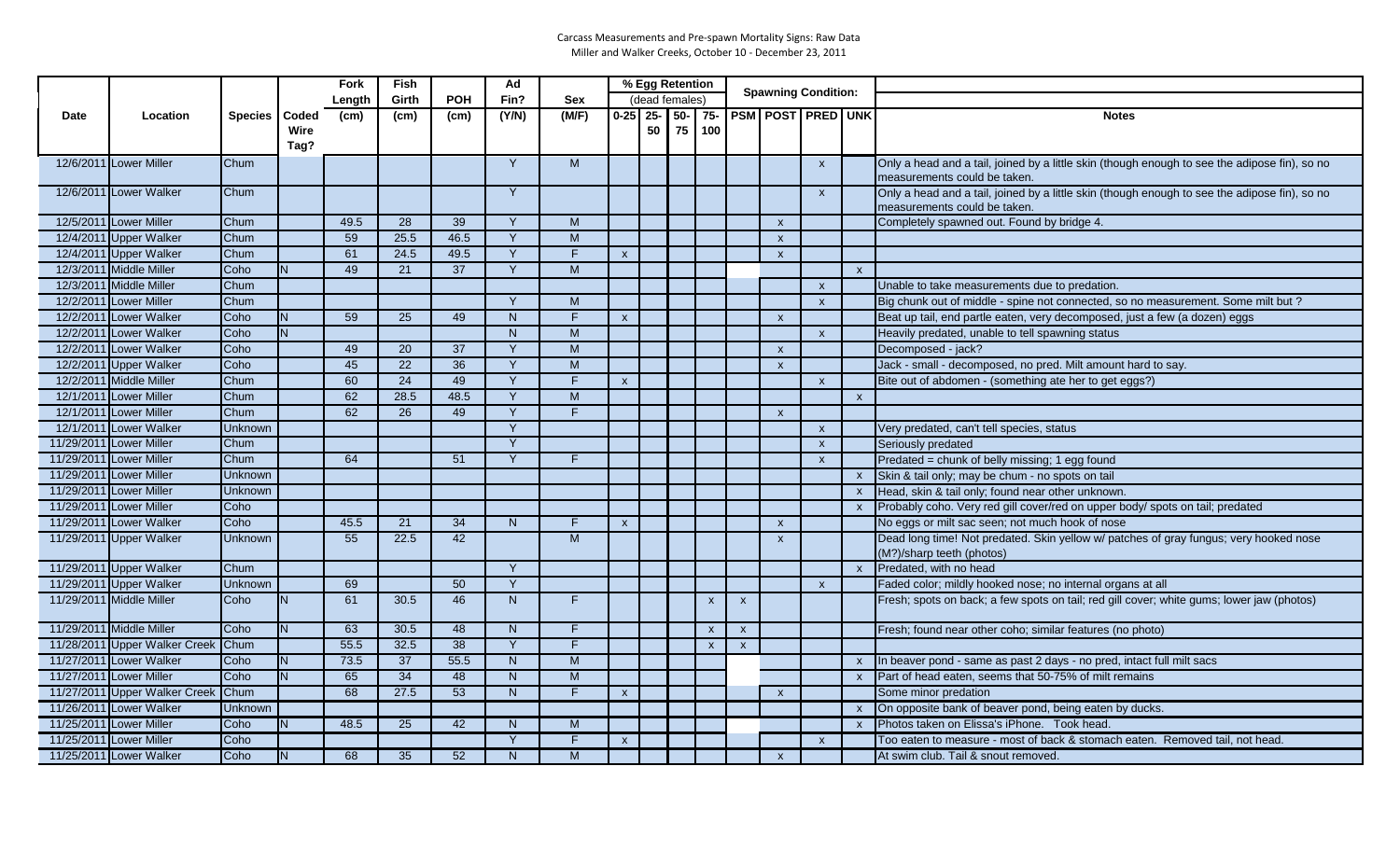|      |                                |                 |      | Fork   | Fish            |                 | Ad             |                |                           | % Egg Retention |                    |                           |              | <b>Spawning Condition:</b> |                           |              |                                                                                       |
|------|--------------------------------|-----------------|------|--------|-----------------|-----------------|----------------|----------------|---------------------------|-----------------|--------------------|---------------------------|--------------|----------------------------|---------------------------|--------------|---------------------------------------------------------------------------------------|
|      |                                |                 |      | Length | Girth           | <b>POH</b>      | Fin?           | <b>Sex</b>     |                           | (dead females)  |                    |                           |              |                            |                           |              |                                                                                       |
| Date | Location                       | Species   Coded |      | (cm)   | (cm)            | (cm)            | (Y/N)          | (M/F)          |                           | $0-25$ 25- 50-  |                    |                           |              |                            | 75- PSM POST PRED UNK     |              | <b>Notes</b>                                                                          |
|      |                                |                 | Wire |        |                 |                 |                |                |                           | 50              | 75                 | 100                       |              |                            |                           |              |                                                                                       |
|      |                                |                 | Tag? |        |                 |                 |                |                |                           |                 |                    |                           |              |                            |                           |              |                                                                                       |
|      | 11/20/2011 Lower Miller        | Chum            |      | 52     |                 | 48              | N              | F.             |                           |                 |                    |                           |              |                            | $\pmb{\mathsf{X}}$        |              | Heavily predated                                                                      |
|      | 11/20/2011 Middle Miller       | Coho            | N.   | 59     | 32 <sup>2</sup> | 46              | N              | F.             |                           |                 |                    | $\mathsf{x}$              | $\mathsf{x}$ |                            |                           |              | <b>Splayed fins</b>                                                                   |
|      | 11/20/2011 Middle Miller       | Unknown         |      |        |                 |                 |                |                |                           |                 |                    |                           |              |                            | $\boldsymbol{\mathsf{x}}$ |              | Head upper only; tail & body upstream.                                                |
|      | 11/20/2011 Middle Miller       | Unknown N       |      | 56     |                 | 41              |                | M              |                           |                 |                    |                           |              |                            | $\mathbf{x}$              |              | Heavily predated; unknown adipose.                                                    |
|      | 11/18/2011 Upper Walker Creek  | Coho            |      | n/a    | n/a             | n/a             | Y              | n/a            |                           |                 |                    |                           |              |                            |                           | $\mathsf{x}$ | Very deteriorated, could not get data - pretty small                                  |
|      | 11/18/2011 Upper Walker Creek  | Coho            |      | 62     | 25              | 48              | N              | F.             | $\boldsymbol{\mathsf{x}}$ |                 |                    |                           |              | $\boldsymbol{\mathsf{x}}$  |                           |              | Too deteriorated to get head - pretty small                                           |
|      | 11/18/2011 Lower Miller Creek  | Unknown         |      | n/a    | n/a             | n/a             | N              | n/a            |                           |                 |                    |                           |              |                            |                           | $\mathsf{X}$ | Too deteriorated to get data - removed tail                                           |
|      | 11/17/2011 Lower Miller Creek  | Coho            |      | 61     | 27.5            | 43              | Y              | F.             |                           |                 |                    | $\boldsymbol{\mathsf{x}}$ | $\mathsf{x}$ |                            |                           |              | Photo taken - very silver, no spots                                                   |
|      | 11/17/2011 Upper Walker Creek  | Coho            | N.   | 53     | 25              | 41              | N              | F.             | $\mathsf{x}$              |                 |                    |                           |              | $\mathsf{x}$               |                           |              |                                                                                       |
|      | 11/16/2011 Lower Miller Creek  | Coho            | N.   | 51     | 26              | 37              | N              | F.             |                           |                 | $\mathbf{x}$       |                           |              | $\mathsf{x}$               |                           |              |                                                                                       |
|      | 11/16/2011 Lower Miller Creek  | Coho            | N.   | 62     | 41              | 43              | N              | ${\sf M}$      |                           |                 | $\pmb{\mathsf{x}}$ |                           |              | $\mathsf{x}$               |                           |              | About 50% of milt remaining                                                           |
|      | 11/16/2011 Lower Miller Creek  | Coho            | N.   | 67     | 31              | 53              | N              | F.             |                           |                 | $\mathsf{x}$       |                           | $\mathsf{x}$ |                            |                           |              | No sign of predation. Could be slow-moving female in same area seen yesterday.        |
|      | 11/15/2011 Lower Miller Creek  | Coho            | N.   | 65     | n/a             | 49.5            | N              | $\overline{M}$ |                           |                 |                    |                           |              |                            | $\mathsf{x}$              |              | Milt sacs partially gone, head & tail intact                                          |
|      | 11/15/2011 Lower Miller Creek  | Coho            |      | n/a    | n/a             | n/a             | Y              | n/a            |                           |                 |                    |                           |              |                            |                           | $\mathbf{x}$ | Seriously predated; no organs-tail very forked, resembles pink, but spots not visible |
|      | 11/15/2011 Upper Walker Creek  | Coho            |      | n/a    | n/a             | n/a             | Y              | M              |                           |                 |                    |                           |              |                            | $\mathbf{x}$              |              | Predated, but can see some milt in pieces of milt sac remaining                       |
|      | 11/15/2011 Upper Walker Creek  | Coho            | N    | n/a    | n/a             | n/a             | N              | M              |                           |                 |                    |                           |              |                            | $\boldsymbol{\mathsf{x}}$ |              | Seriously predated; piece of 1 milt sac only.                                         |
|      | 11/15/2011 Middle Miller Creek | Coho            | N.   | 49     | n/a             | 40              | N              | F.             |                           |                 |                    |                           |              |                            | $\mathsf{x}$              |              | No egg sacs; serious predation                                                        |
|      | 11/15/2011 Middle Miller Creek | Coho            | N.   |        |                 |                 | N              | F.             | $\boldsymbol{\mathsf{x}}$ |                 |                    |                           |              |                            | $\pmb{\mathsf{x}}$        |              | Few eggs but most of belly was eaten - upper Fish property                            |
|      | 11/15/2011 Middle Miller Creek | Coho            |      | 71     |                 | $\overline{57}$ | $\overline{N}$ | F              | $\mathsf{x}$              |                 |                    |                           |              |                            | $\mathbf{x}$              |              | Few eggs but most of belly was eaten - upper Fish property                            |
|      | 11/14/2011 Lower Walker Creek  | Coho            |      | 58     | 37.5            | 44              | N              | F.             | $\mathsf{x}$              |                 |                    |                           |              | $\mathsf{x}$               |                           |              | 4 eggs left. Not sure wehre.                                                          |
|      | 11/13/2011 Lower Miller Creek  | Coho            |      | 67     | 32              | 55              | N              | M              |                           |                 |                    |                           |              | $\boldsymbol{\mathsf{x}}$  |                           |              | Head in Nelson's freezer                                                              |
|      | 11/13/2011 Middle Miller Creek | Unknown         |      |        |                 |                 | N              | n/a            |                           |                 |                    |                           |              |                            |                           | $\mathsf{x}$ | Massively decayed between head and tail, still had tail                               |
|      | 11/13/2011 Middle Miller Creek | Unknown         |      |        |                 |                 | N              | n/a            |                           |                 |                    |                           |              |                            |                           |              | Massive decay between head and tail, still had tail                                   |
|      | 11/13/2011 Lower Miller Creek  | Coho            |      | 54.5   | 26.5            | 43.5            | Y              | F              | $\mathsf{x}$              |                 |                    |                           |              | $\mathsf{x}$               |                           |              |                                                                                       |
|      | 11/13/2011 Upper Walker Creek  | Coho            |      | 56     | 25              | 43              | N              | M              |                           |                 |                    |                           |              | $\mathsf{x}$               |                           |              |                                                                                       |
|      | 11/11/2011 Lower Miller Creek  | Coho            |      | n/a    | n/a             | n/a             | n/a            | n/a            |                           |                 |                    |                           |              |                            | $\mathsf{x}$              |              | Near 1st bridge (homeowner's) inaccessible, tail still on, heavily predated           |
|      | 11/11/2011 Lower Miller Creek  | Coho            |      |        |                 |                 | Y              |                |                           |                 |                    |                           |              |                            | $\boldsymbol{\mathsf{x}}$ |              | <b>Heavily predated</b>                                                               |
|      | 11/11/2011 Middle Miller Creek | Unknown         |      |        |                 |                 | n/a            | F.             |                           |                 |                    |                           |              |                            | $\mathsf{x}$              |              | Badly predated, eggs all around, probably coho                                        |
|      | 11/9/2011 Lower Miller Creek   | Coho            |      | 48     | 31              | $\overline{38}$ | Y              | F              | $\mathsf{x}$              |                 |                    |                           |              | $\mathbf{x}$               |                           |              |                                                                                       |
|      | 11/9/2011 Lower Miller Creek   | Coho            | N.   | 59.5   | 43.5            | 43              | N              | M              |                           |                 |                    |                           |              | $\mathsf{x}$               |                           |              |                                                                                       |
|      | 11/6/2011 Middle Miller Creek  | Coho            |      | 56     | 26              | 44              | N              | F              | $\mathsf{x}$              |                 |                    |                           |              | $\mathbf{x}$               |                           |              | White fungus. Missing eyes.                                                           |
|      | 11/5/2011 Lower Miller Creek   | Coho            |      | n/a    | n/a             | n/a             | n/a            | n/a            |                           |                 |                    |                           |              |                            |                           | $\mathsf{x}$ | Very decomposed                                                                       |
|      | 11/5/2011 Lower Miller Creek   | Coho            |      | 64.5   | 29.5            | 50.5            | N              | F.             | $\pmb{\chi}$              |                 |                    |                           |              | $\mathbf{x}$               |                           |              | Male type hook nose                                                                   |
|      | 11/5/2011 Lower Miller Creek   | Coho            |      | 63.5   | 32              | 47              | N              | F              | $\mathsf{x}$              |                 |                    |                           |              | $\mathsf{x}$               |                           |              |                                                                                       |
|      | 11/5/2011 Lower Miller Creek   | Coho            |      | 59     | 26.5            | 45              | N              | F.             | $\mathsf{x}$              |                 |                    |                           |              | $\boldsymbol{\mathsf{x}}$  |                           |              | CWT fish had no number, but was medium-sized female coho, collected before 11/16/11.  |
|      |                                |                 |      |        |                 |                 | $\vee$         |                |                           |                 |                    |                           |              |                            |                           |              |                                                                                       |
|      | 11/5/2011 Middle Miller Creek  | Coho            |      | 56.5   | 31              | 49.5            |                | F              |                           |                 |                    | $\mathsf{x}$              | $\mathsf{x}$ |                            |                           |              |                                                                                       |
|      | 11/4/2011 Lower Miller Creek   | Coho            |      | 62     | 26              | 48              | N              | F.             |                           | $\mathsf{x}$    |                    |                           |              | $\boldsymbol{\mathsf{x}}$  |                           |              | Pink gills                                                                            |
|      | 11/4/2011 Lower Miller Creek   | Coho            |      | 62     | $\overline{28}$ | 50              | N              | F              | $\boldsymbol{\mathsf{x}}$ |                 |                    |                           |              | $\mathsf{x}$               |                           |              | <b>Gills brown</b>                                                                    |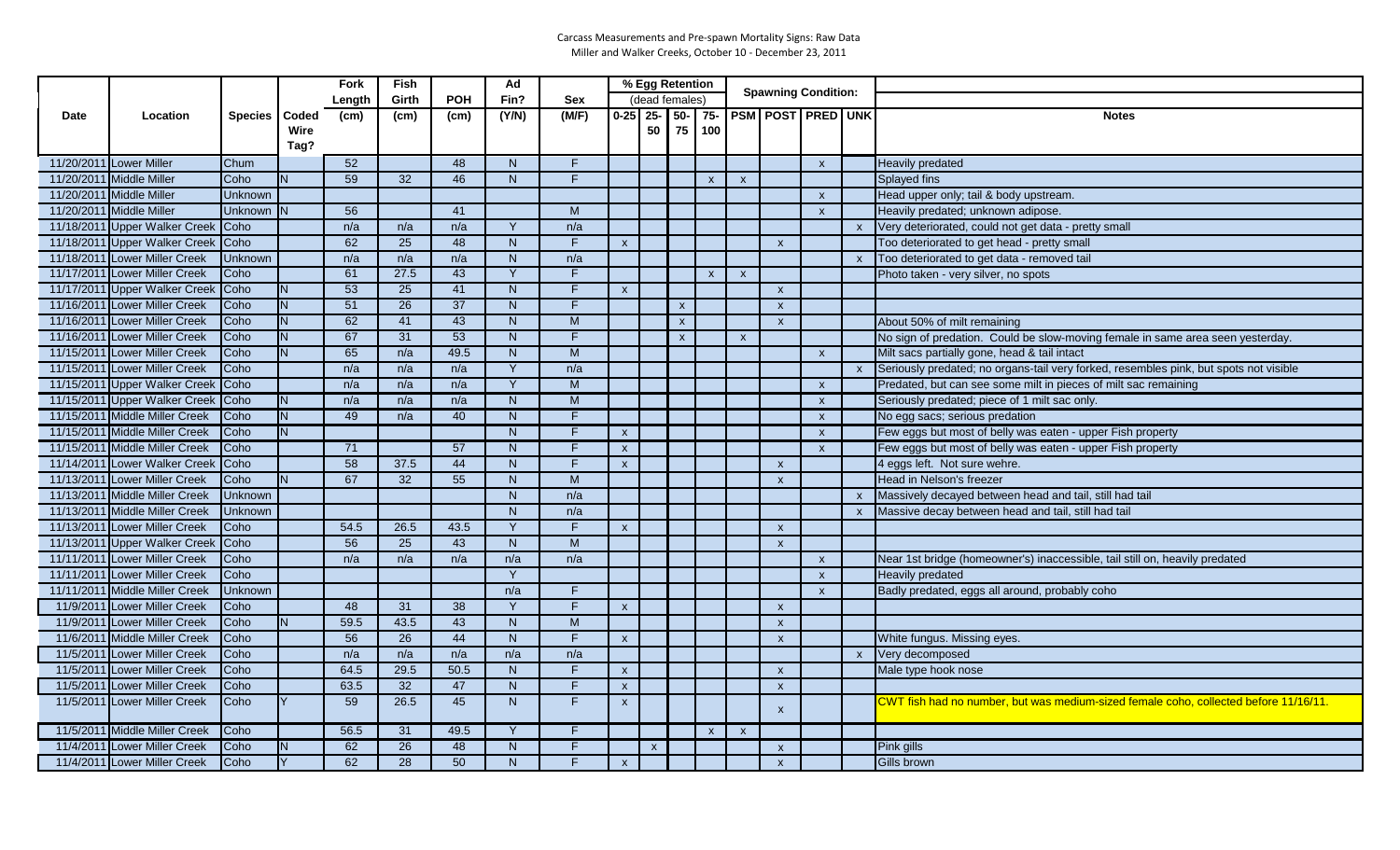|      |                                |             |       | Fork            | Fish            |                 | Ad             |                |                           | % Egg Retention |       |                           |                           | <b>Spawning Condition:</b> |                       |                           |                                                                                                     |
|------|--------------------------------|-------------|-------|-----------------|-----------------|-----------------|----------------|----------------|---------------------------|-----------------|-------|---------------------------|---------------------------|----------------------------|-----------------------|---------------------------|-----------------------------------------------------------------------------------------------------|
|      |                                |             |       | Length          | Girth           | <b>POH</b>      | Fin?           | <b>Sex</b>     |                           | (dead females)  |       |                           |                           |                            |                       |                           |                                                                                                     |
| Date | Location                       | Species     | Coded | (cm)            | (cm)            | (cm)            | (Y/N)          | (M/F)          | $0-25$ 25-                |                 | $50-$ |                           |                           |                            | 75- PSM POST PRED UNK |                           | <b>Notes</b>                                                                                        |
|      |                                |             | Wire  |                 |                 |                 |                |                |                           | 50              | 75    | 100                       |                           |                            |                       |                           |                                                                                                     |
|      |                                |             | Tag?  |                 |                 |                 |                |                |                           |                 |       |                           |                           |                            |                       |                           |                                                                                                     |
|      | 11/4/2011 Middle Miller Creek  | Coho        |       | 51              | 26              | n/a             | Y              | M              |                           |                 |       |                           |                           | $\mathsf{x}$               |                       |                           | Appears to have successfully spawned; signs of predation                                            |
|      | 11/4/2011 Middle Miller Creek  | Coho        |       | 73              | 42              | 55              | N.             | M              |                           |                 |       |                           |                           | $\boldsymbol{\mathsf{x}}$  |                       |                           | Big! 25-30 lbs                                                                                      |
|      | 11/4/2011 Middle Miller Creek  | Coho        |       | 63              | 30              | 48              | Y              | F              |                           |                 |       | $\boldsymbol{\mathsf{x}}$ | $\boldsymbol{\mathsf{x}}$ |                            |                       |                           | No predation                                                                                        |
|      | 11/4/2011 Middle Miller Creek  | Coho        | N     | 55              | 27              | 38              | N              | M              |                           |                 |       |                           |                           |                            |                       | $\mathbf{x}$              | No predation                                                                                        |
|      | 11/4/2011 Middle Miller Creek  | Coho        | N.    | 63              | 29              | 44              | N <sub>1</sub> | M              |                           |                 |       |                           |                           | $\boldsymbol{\mathsf{x}}$  |                       |                           | Some milt retained                                                                                  |
|      | 11/3/2011 Middle Miller Creek  | Coho        |       | 67              | n/a             | n/a             | n/a            | M              |                           |                 |       |                           |                           |                            |                       | $\mathbf{x}$              |                                                                                                     |
|      | 11/3/2011 Middle Miller Creek  | Coho        |       | n/a             | n/a             | n/a             | N              | F              |                           |                 |       | $\mathsf{x}$              | $\mathsf{x}$              |                            |                       |                           | Predated, most of head missing                                                                      |
|      | 10/31/2011 Lower Miller Creek  | Coho        |       | 47              | 30.5            | 38.5            | Y              | F              |                           |                 |       | $\pmb{\mathsf{x}}$        | $\mathsf{x}$              |                            |                       |                           | 90 % of eggs remaining                                                                              |
|      | 10/31/2011 Upper Walker Creek  | Coho        |       | 44              | 30.5            | 42.5            | Y              | M              | $\boldsymbol{\mathsf{x}}$ |                 |       |                           |                           | $\mathsf{x}$               |                       |                           |                                                                                                     |
|      | 10/31/2011 Middle Miller Creek | Coho        |       | 30              | 21.5            | 31              | N <sub>1</sub> | F              |                           |                 |       | $\mathsf{x}$              | $\mathsf{x}$              |                            |                       |                           | <b>Head collected</b>                                                                               |
|      | 10/30/2011 Lower Miller Creek  | Coho        |       | 48              | 22              | 36              | N <sub>1</sub> | M              |                           |                 |       |                           |                           | $\boldsymbol{\mathsf{x}}$  |                       |                           |                                                                                                     |
|      | 10/30/2011 Middle Miller Creek | Coho        |       | $\overline{78}$ | 42              | 59              | N              | M              |                           |                 |       |                           |                           | $\boldsymbol{\mathsf{x}}$  |                       |                           |                                                                                                     |
|      | 10/30/2011 Middle Miller Creek | Coho        |       | 62              | 28              | 50              | N              | F              | $\mathsf{x}$              |                 |       |                           |                           | $\mathsf{x}$               |                       |                           | Heavily predated, top jaw missing                                                                   |
|      | 10/30/2011 Upper Walker Creek  | <b>Coho</b> |       | 57              | $\overline{28}$ | $\overline{50}$ | N <sub>1</sub> | $\overline{M}$ |                           |                 |       |                           |                           | $\mathsf{x}$               |                       |                           | Moderately decayed                                                                                  |
|      | 10/30/2011 Upper Walker Creek  | Coho        |       | 57              | 28              | 48              | N <sub>1</sub> | F              | $\boldsymbol{\mathsf{x}}$ |                 |       |                           |                           | $\boldsymbol{\mathsf{x}}$  |                       |                           | Moderately decayed/moderately predated                                                              |
|      | 10/29/2011 Lower Miller Creek  | Coho        | N     | 60              | $\overline{26}$ | 47              | N              | F              | $\mathsf{x}$              |                 |       |                           |                           | $\boldsymbol{\mathsf{x}}$  |                       |                           |                                                                                                     |
|      | 10/29/2011 Lower Miller Creek  | Coho        | N     | 63              | 29.5            | 48              | N              | F              | $\mathsf{x}$              |                 |       |                           |                           | $\mathsf{x}$               |                       |                           |                                                                                                     |
|      | 10/29/2011 Lower Miller Creek  | Coho        |       | 50              | $\overline{26}$ | 38              | N.             | F              | $\mathsf{x}$              |                 |       |                           |                           | $\mathsf{x}$               |                       |                           |                                                                                                     |
|      | 10/29/2011 Lower Miller Creek  | Coho        |       | 58              | 31              | 44              | Y              | F              |                           |                 |       | $\mathsf{x}$              | $\mathsf{x}$              |                            |                       |                           |                                                                                                     |
|      | 10/29/2011 Lower Miller Creek  | Coho        | N     | 58              | 27              | 44              | N              | F              | $\mathbf{x}$              |                 |       |                           |                           | $\mathsf{x}$               |                       |                           |                                                                                                     |
|      | 10/29/2011 Lower Miller Creek  | Coho        | N.    | 72              | 40              | 51              | N              | M              |                           |                 |       |                           |                           | $\mathsf{x}$               |                       |                           |                                                                                                     |
|      | 10/29/2011 Lower Miller Creek  | Coho        | N     | 58              | 30.5            | 46              | N              | F              |                           |                 |       |                           |                           |                            |                       | $\mathsf{x}$              |                                                                                                     |
|      | 10/29/2011 Lower Miller Creek  | Coho        | N     | 51.5            | $\overline{28}$ | 37              | N              | M              |                           |                 |       |                           |                           |                            |                       | $\boldsymbol{\mathsf{x}}$ |                                                                                                     |
|      | 10/29/2011 Middle Miller Creek | Coho        |       | 51              | 25.5            | 36.5            | Y              | $\overline{M}$ |                           |                 |       |                           |                           |                            |                       | $\mathsf{x}$              |                                                                                                     |
|      | 10/29/2011 Middle Miller Creek | Coho        |       | 53.5            | $\overline{28}$ | 40              | Y              | F              |                           |                 |       | $\mathsf{x}$              | $\mathsf{x}$              |                            |                       |                           | Mature eggs                                                                                         |
|      | 10/29/2011 Middle Miller Creek | Coho        | N     | 68              | 36              | 49              | N              | F              |                           |                 |       | $\mathsf{x}$              | $\mathsf{x}$              |                            |                       |                           | Mature eggs                                                                                         |
|      | 10/29/2011 Middle Miller Creek | Coho        | N     | 66              | 29              | 42.5            | N              | F              |                           |                 |       | $\mathsf{x}$              | $\boldsymbol{\mathsf{x}}$ |                            |                       |                           | Mature eggs                                                                                         |
|      | 10/28/2011 Middle Miller Creek | Coho        |       | n/a             | n/a             | n/a             | n/a            | n/a            |                           |                 |       |                           |                           |                            | $\mathsf{x}$          |                           | Eaten by something (only bones remaining)                                                           |
|      | 10/27/2011 Lower Walker Creek  | Coho        |       | 64              | 31              | 45.5            | N              | M              |                           |                 |       |                           |                           |                            |                       | $\mathsf{x}$              |                                                                                                     |
|      | 10/27/2011 Middle Miller Creek | Coho        |       | n/a             | n/a             | n/a             | n/a            | n/a            |                           |                 |       |                           |                           |                            |                       | $\mathsf{x}$              | Very decomposed                                                                                     |
|      | 10/26/2011 Middle Miller Creek | Coho        | N.    | n/a             |                 |                 |                |                |                           |                 |       |                           |                           |                            |                       | $\mathsf{x}$              | Heads without bodies - saved 2 heads                                                                |
|      | 10/25/2011 Middle Miller Creek | Coho        |       | n/a             | n/a             | n/a             | n/a            | n/a            |                           |                 |       |                           |                           |                            |                       | $\mathsf{x}$              | Head, milt sacs (intact), bones, tail found separately, did not look cut off, but couldn't tell for |
|      |                                |             |       |                 |                 |                 |                |                |                           |                 |       |                           |                           |                            |                       |                           | sure.                                                                                               |
|      | 10/23/2011 Middle Miller Creek | Coho        |       | 59              | 31              | 35.5            | Y              | F              |                           |                 |       | $\mathsf{x}$              | $\mathsf{x}$              |                            |                       |                           | <b>Freshly dead</b>                                                                                 |
|      | 10/23/2001 Middle Miller Creek | Coho        |       | 59.5            | 30              | 45.5            | N              | $\overline{M}$ |                           |                 |       |                           |                           |                            |                       | $\mathsf{X}$              | <b>Freshly dead</b>                                                                                 |
|      | 10/21/2011 Lower Miller Creek  | Coho        | N.    | 64              | 29.5            | 42              | N              | M              |                           |                 |       |                           |                           | $\boldsymbol{\mathsf{x}}$  |                       |                           | Gills clean, some milt retained(at Lower miller by private bridge)                                  |
|      | 10/21/2011 Lower Miller Creek  | Coho        |       | 71              | 31              | 46              | Y              | M              |                           |                 |       |                           |                           | $\boldsymbol{\mathsf{x}}$  |                       |                           | No evident spots, slight vertical markings, not sure species.                                       |
|      | 10/21/2011 Lower Miller Creek  | Coho        |       | 69              | 34              | 44              | Y              | M              |                           |                 |       |                           |                           | $\boldsymbol{\mathsf{x}}$  |                       |                           | Gills clean in prime condition                                                                      |
|      | 10/20/2011 Lower Miller Creek  | Coho        |       | n/a             | n/a             | n/a             | n/a            | M              |                           |                 |       |                           |                           |                            |                       | $\mathsf{x}$              | Too deep to reach, in center of lowest part of channel.                                             |